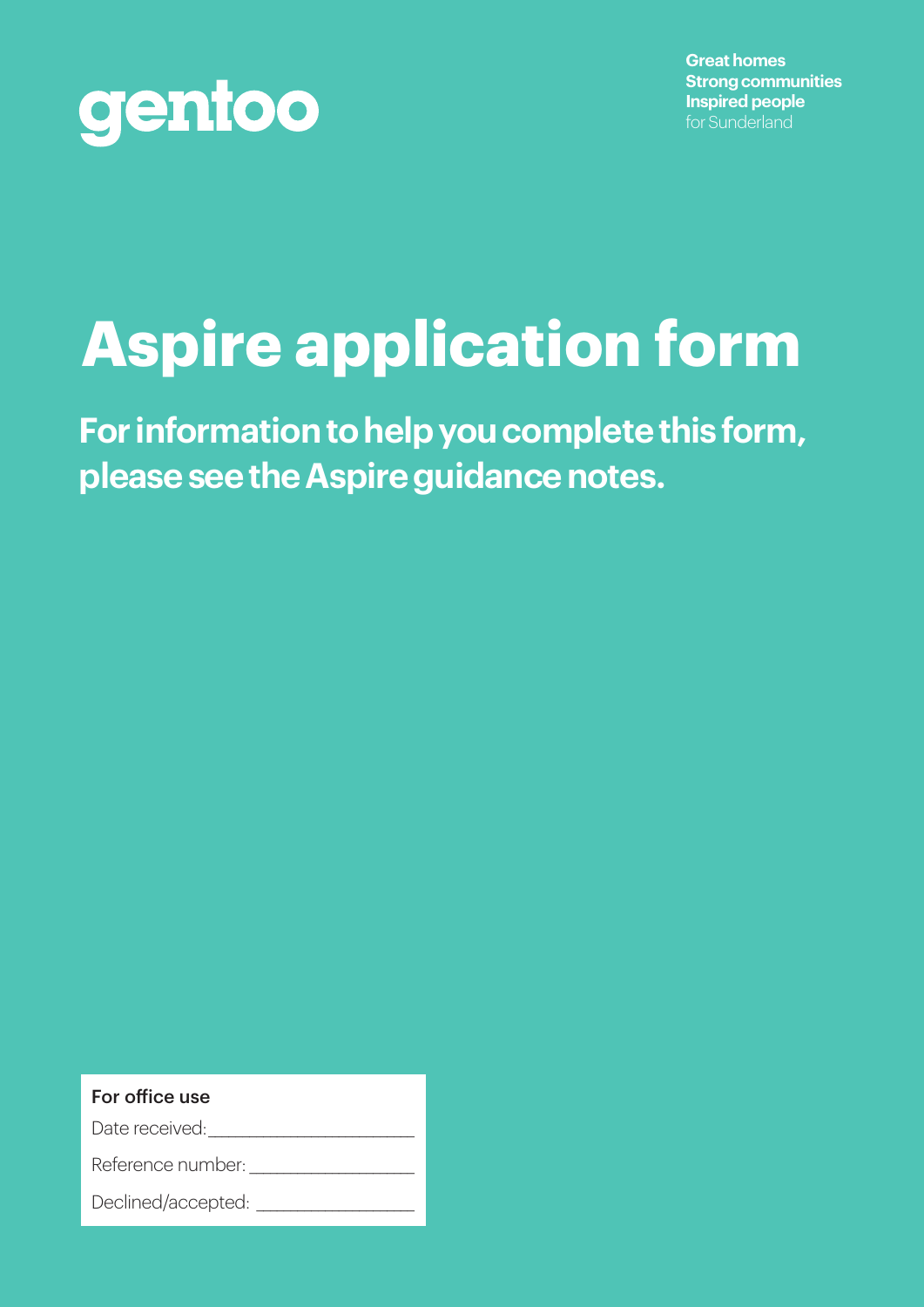## Section 1 – Your details

Your name/name of your group/organisation:

Address:

Telephone number:

E-mail address:

Website:

Main contact:

Position in group/organisation:

Contact details for correspondence (if different from above):

Please tick which of the following best describes your group/organisation.

 $\Box$  Formal – an organised group that has a governing document in place and usually an elected committee or volunteers who carry out specific roles.

 $\Box$  Informal – a group of unpaid people without a committee who want to organise an activity/event etc.

Please tell us briefly what your group or organisation does:

| Does your organisation have               |            |                |  |
|-------------------------------------------|------------|----------------|--|
| Public Liability Insurance? (please tick) | $\Box$ Yes | N <sub>O</sub> |  |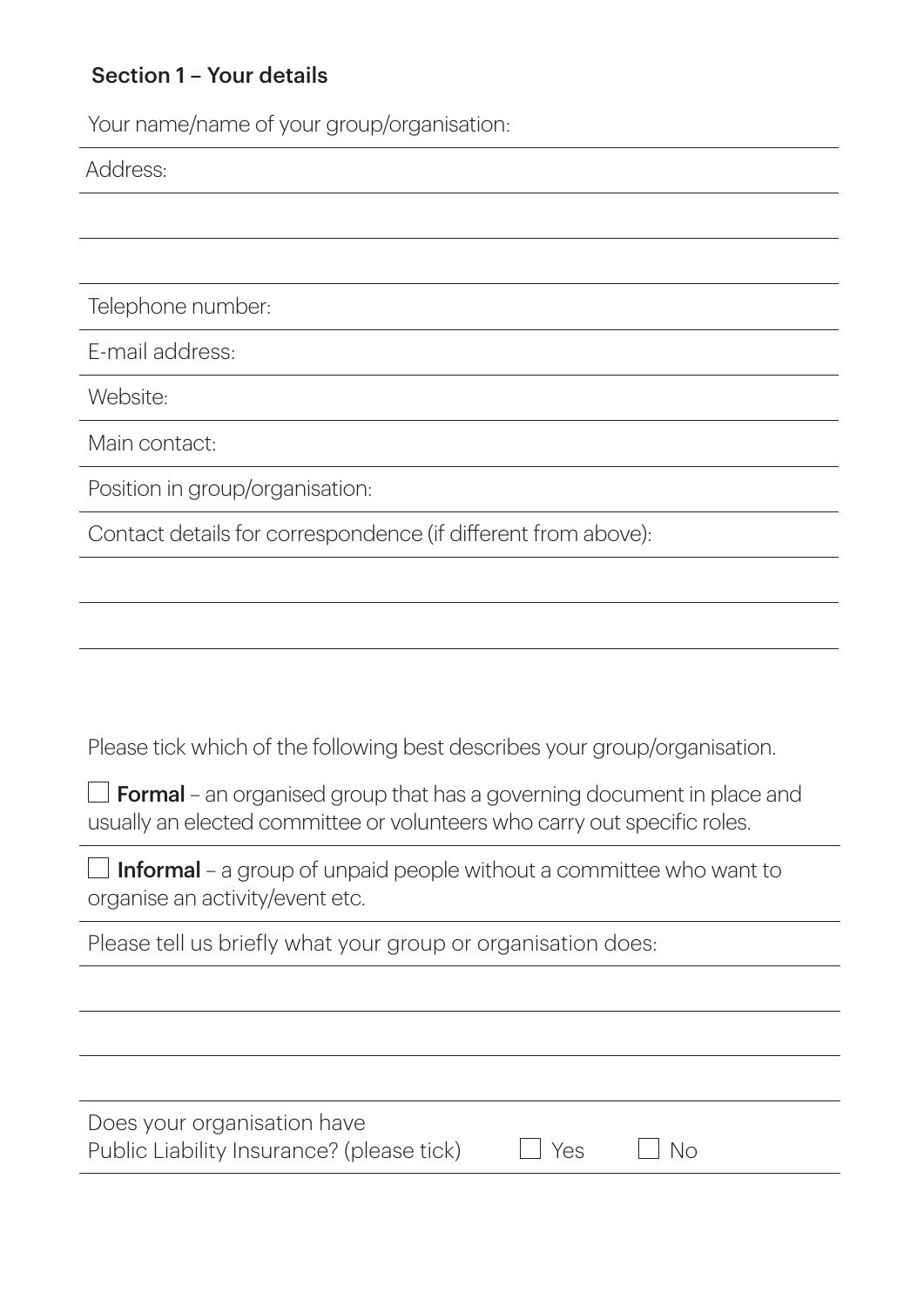| If your group works with children,   |                  |                    |  |
|--------------------------------------|------------------|--------------------|--|
| young people or vulnerable adults,   |                  |                    |  |
| do you have a Safeguarding Policy in |                  |                    |  |
| place? (please tick)                 | $ $ $ $ $Y_{ES}$ | $\vert$ $\vert$ No |  |

We may be able to signpost your group/organisation to obtain more information.

## Section 2 – Details of your project/activity and cost

| How much are you requesting from Aspire?<br>(up to a maximum of £500)                                              | £ |  |
|--------------------------------------------------------------------------------------------------------------------|---|--|
| Total match funding secured*<br>(please provide details below)                                                     | £ |  |
| Total cost of the project/activity/resources                                                                       | £ |  |
| *Match funding – please advise who you have approached,<br>the amount requested and when a decision will be known. |   |  |
| Who else have you approached?                                                                                      |   |  |
| How much have you requested?                                                                                       |   |  |
| Date you will have a decision, if successful:                                                                      |   |  |

Please provide a description of your project/activity and what you intend to use the funding for if successful. Please also tell us why we should fund this activity (for example, why is there a need for it?)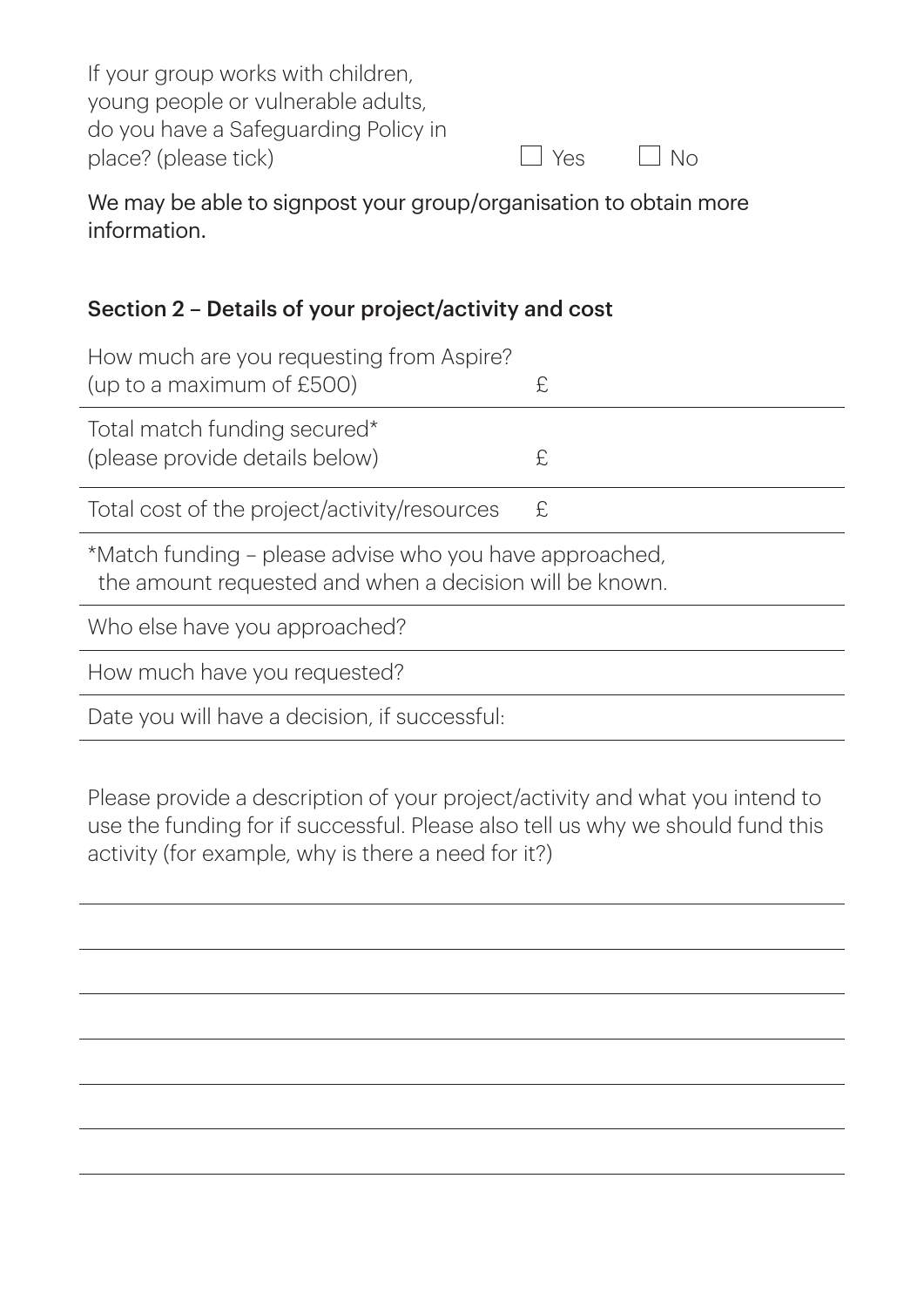Please provide a breakdown of what the grant funding will be used for (including, for example, hire costs, furniture, equipment, resources, etc)

| Item/description | Cost (£) |
|------------------|----------|
|                  |          |
|                  |          |
|                  |          |
|                  |          |
| <b>TOTAL</b>     |          |

When will your project/activity start?

Where will your project/activity take place?

How many people will it benefit?

How many are Gentoo tenants? (this is required for our monitoring purposes)

Have you or your group/organisation received an Aspire Grant previously? (please provide details of when, what for, and how much)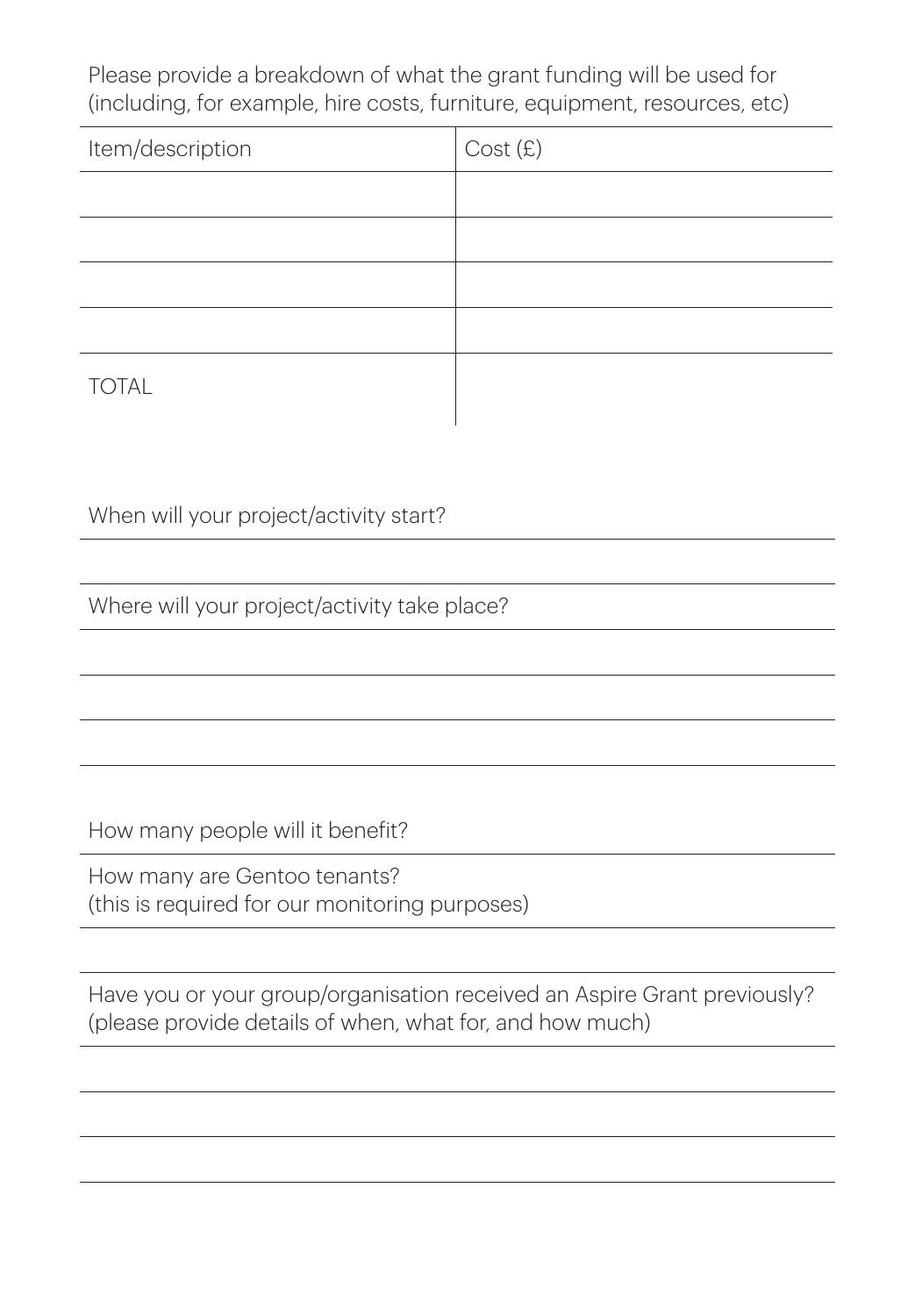Do you work for Gentoo or are you related to any member of staff, Board or Committee member of Gentoo? (please tick)

| $\cap$ | Nο |
|--------|----|
|--------|----|

If yes, please state name and relationship.

### **Declaration**

I confirm that I am authorised to sign this declaration and confirm to the best of my knowledge that all answers to the questions on this form are accurate.

I understand that additional information may be requested at any stage of the application process.

Signature:

Position:

Please check that you have completed all of the questions on the application form.